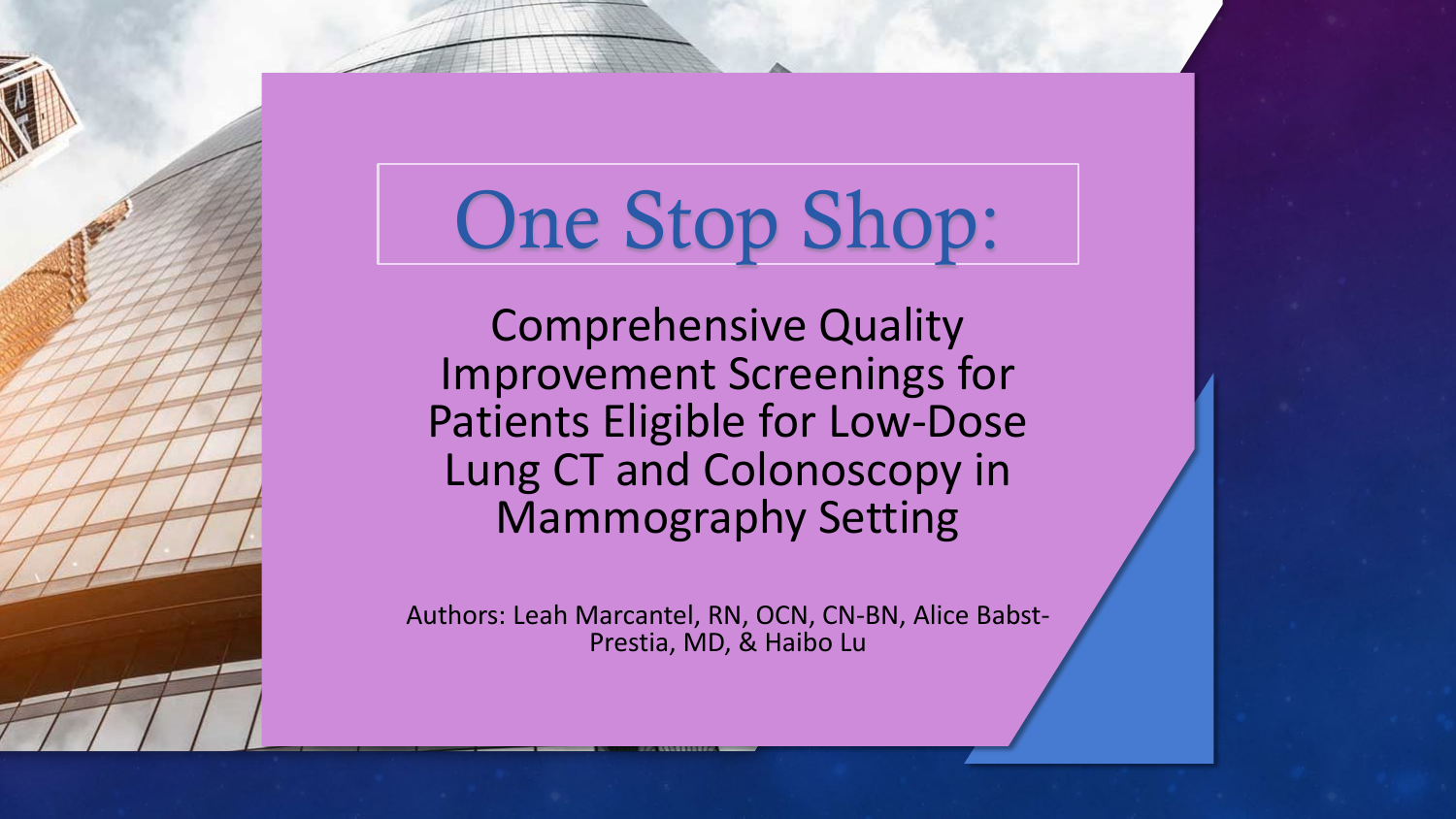#### CHRISTUS OCHSNER HEALTH SOUTHWESTERN LOUISIANA IN COLLABORATION WITH **CANCERIQ**

- Over 2020 and 2021, many health systems across the country have identified increasing lung cancer and colon cancer screenings as a system quality initiative. Christus Ochsner is no exception.
- Most systems, however, put this initiative in the primary care setting. While that is effective, primary care can get very busy and can have variations in workflow across different clinics.
- This study looks more closely to see if patients are being missed for lowdose lung CT and standard of care colon cancer screenings and whether or not we can improve patient capture and uptake to those programs by screening in the mammography setting due to it's high patient volume.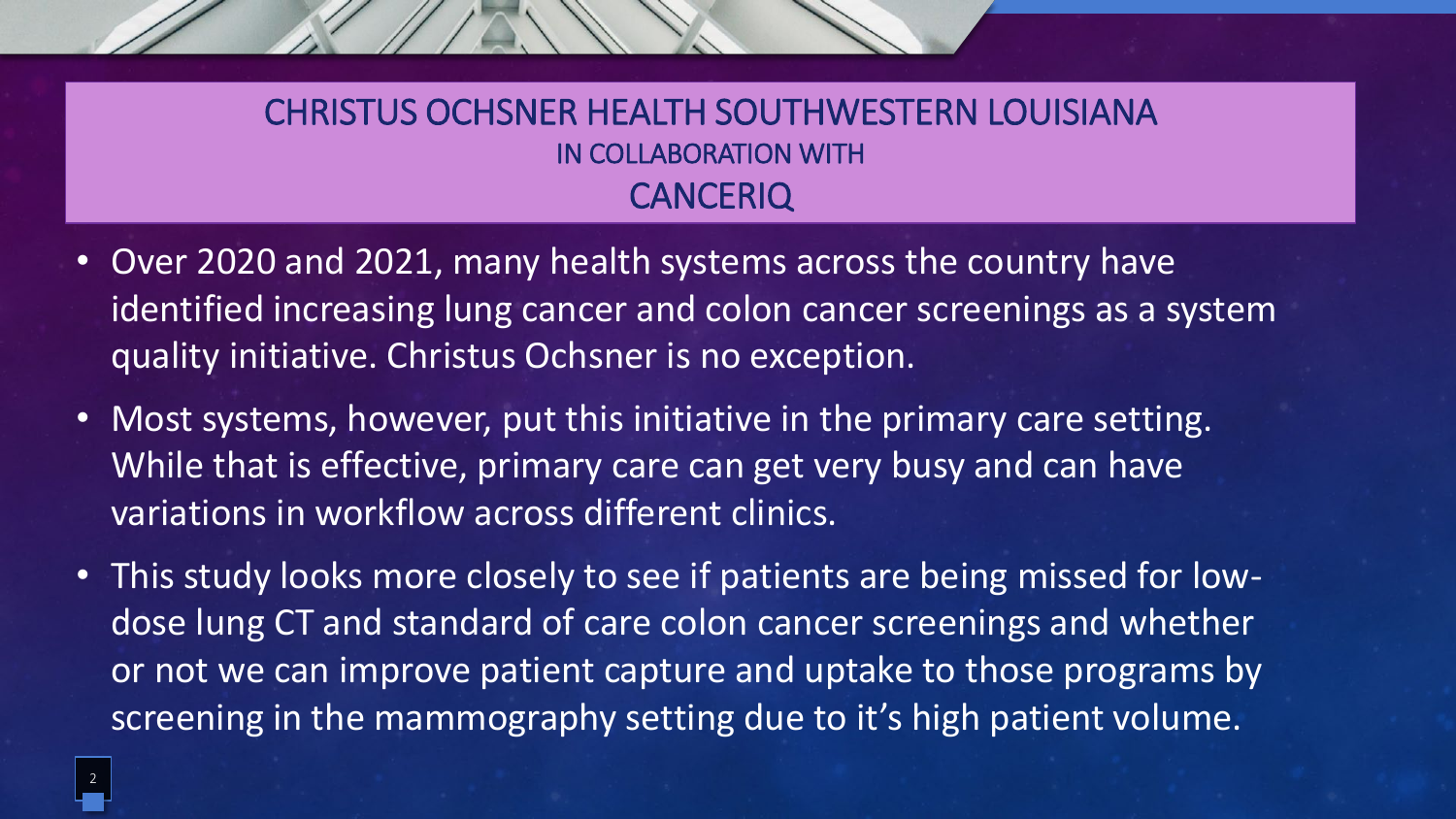

HOW IS THIS INFORMATION CAPTURED?

Patients are already completing a cancer risk assessment upon arrival. Additional questions have been added to the questionnaire in a seamless process.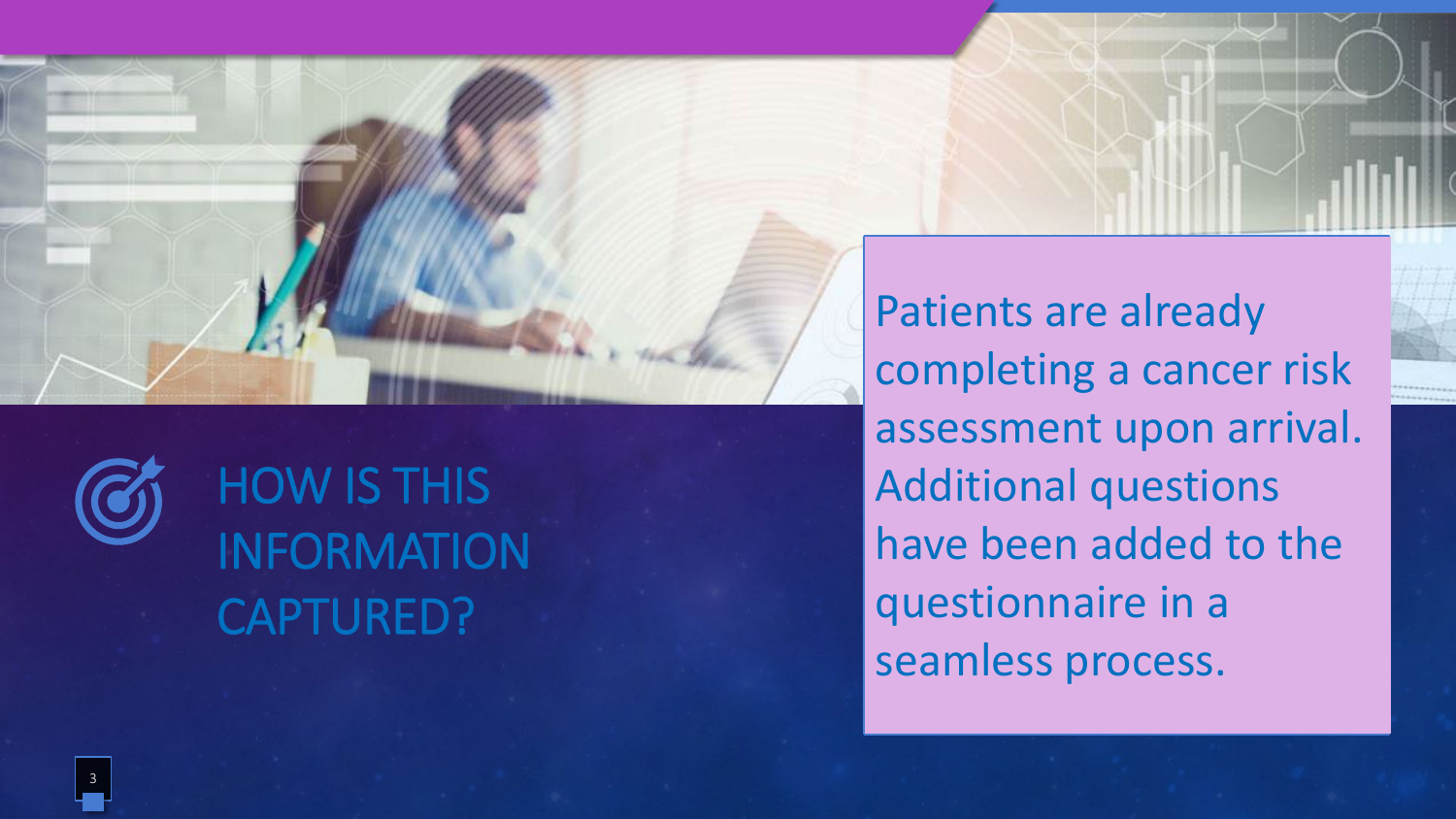BEFORE THE PILOT BEGAN, PATIENTS WERE ALREADY BEING ASKED QUESTIONS ABOUT PERSONAL AND FAMILY HISTORY OF CANCER AND PERSONAL CLINICAL INFORMATION NEEDED TO ASSIST WITH IDENTIFYING IF HIGH-RISK BREAST CARE AND/OR GENETIC TESTING IS INDICATED. IN ORDER TO ASSESS FOR COMPLIANCE WITH RECOMMENDED CANCER SCREENINGS FOR THOSE AT AVERAGE RISK, QUESTIONS WERE ADDED REGARDING SMOKING HISTORY AND COLONOSCOPY SCREENING HISTORY.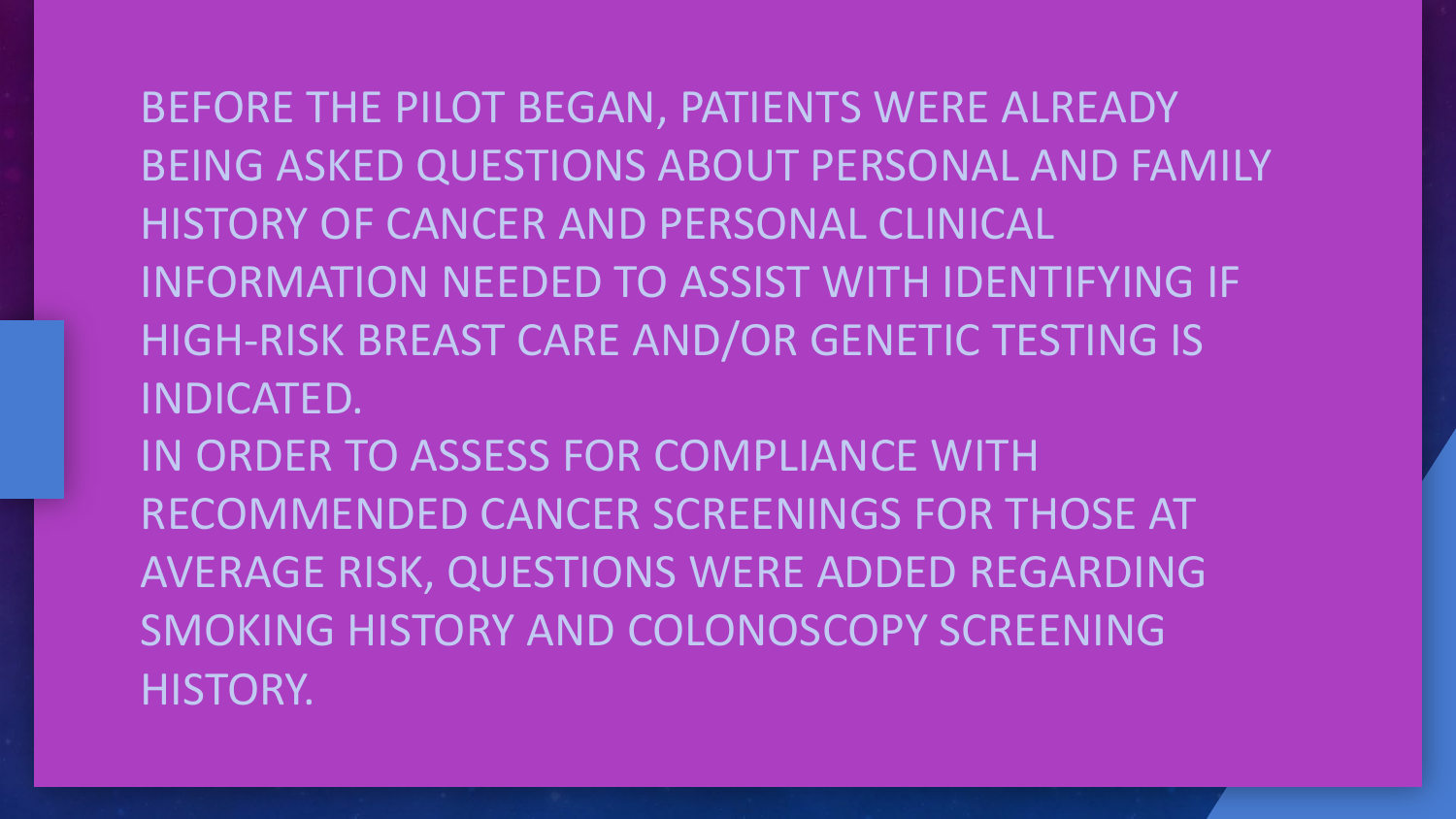#### OVER A 7 WEEK PERIOD, 1,519 PATIENTS WERE SCREENED WITH OUR QUESTIONNAIRE WHILE GETTING A SCREENING MAMMOGRAM

**88 Patients met criteria for lowdose Lung CT** 

### **237 Patients were out of date with their standard of care colon screenings**

*To allow our* 

5 *mammography center to serve as a safety net, these questions will continue to be included in the questionnaire.* 





identified patient group, 30% opted for FIT/Cologuard test while the remaining 70% opted to schedule a colonoscopy.

After a review of the data with administration and our mammography team, we have elected to continue to include these questions as part of the patient questionnaire. Our navigation coordinates referrals as needed to assist patients with being connected with indicated screenings. Patient feedback has been very positive regarding the new screening questions as well as follow-up assistance.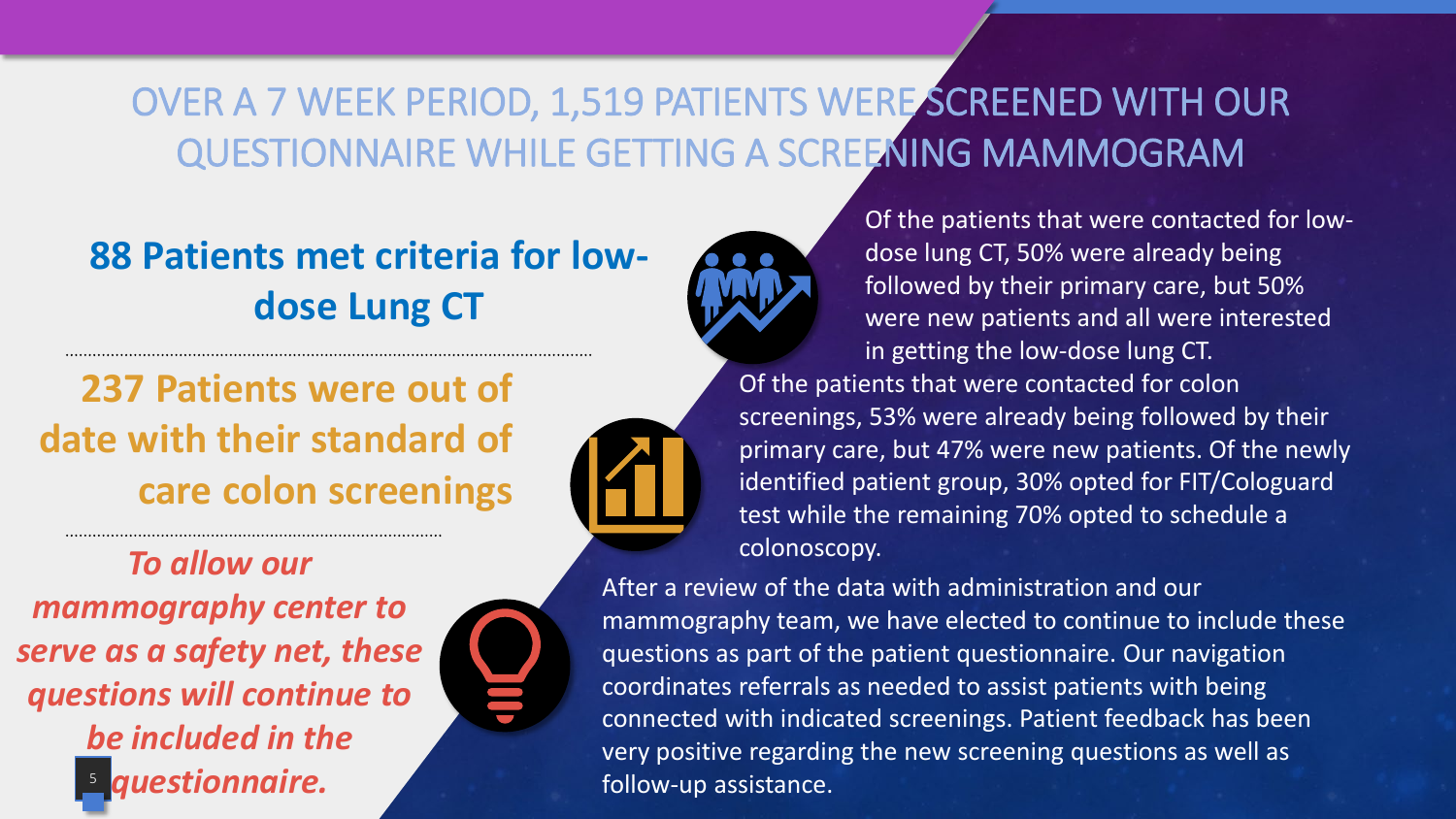### **DISCUSSION**

**The 7 week pilot demonstrates that patients are able to complete the questionnaire quickly and easily within the flow of mammography. Women were already completing a cancer risk assessment that averaged 3 minutes to complete. The addition of the smoking history and colonoscopy history questions added less than 1 minute.**

**We were able to effectively identify patients who were eligible for low-dose lung CT as well as colon screening.**

**Only around 50% of those patients identified were actively being followed through their primary care providers, meaning that we were missing about 50% of these patients.** 

*By screening in mammography, we were able to close the loop, capture the patients falling through the cracks, and improve the quality of our patient care.*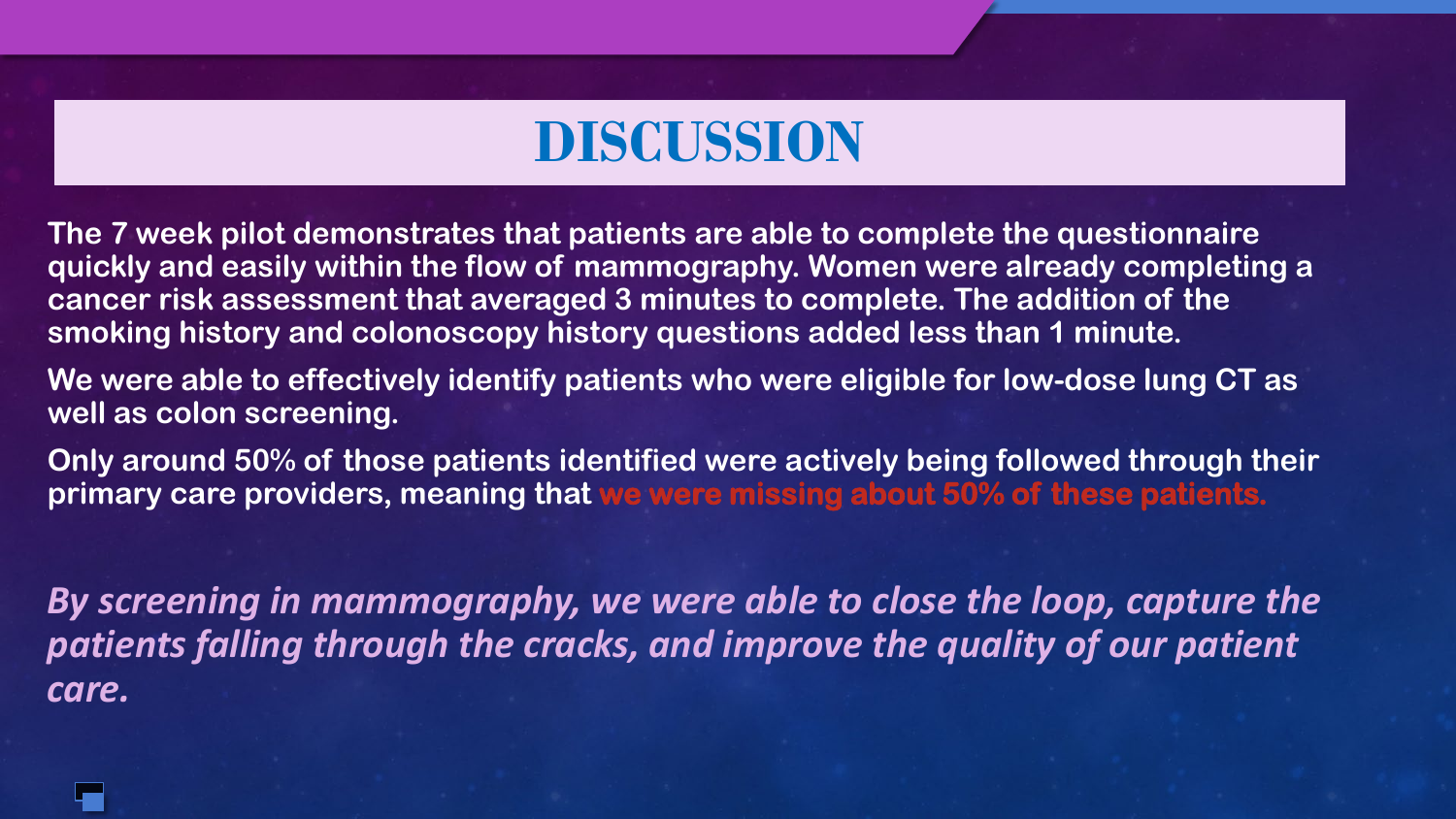### RESULTS

| <b>Week</b>  | <b>Screened</b> | Lung CT | <b>Smoking</b><br><b>Cessation</b> | <b>Colonoscopy</b><br>(Never) | Colonoscopy >10<br>years            | <b>Total needing</b><br>colonoscopy |
|--------------|-----------------|---------|------------------------------------|-------------------------------|-------------------------------------|-------------------------------------|
| Week 1       | 244             | 17      | N/A (question<br>added at week 3)  | 32                            | $N/A$ (question<br>added at week 3) | 32                                  |
| Week 2       | 222             | $\,8\,$ | N/A                                | 27                            | N/A                                 | 27                                  |
| Week 3       | 189             | 11      | 10                                 | 20                            | 13                                  | 33                                  |
| Week 4       | 222             | 11      | 14                                 | 22                            | $\bf 8$                             | 30                                  |
| Week 5       | 213             | 12      | $\overline{7}$                     | 19                            | 16                                  | 35                                  |
| Week 6       | 216             | 16      | 10                                 | 28                            | 12                                  | 40                                  |
| Week 7       | 213             | 13      | 9                                  | 27                            | 13                                  | 40                                  |
| <b>Total</b> | 1519            | 88      | 50                                 | 175                           | 62                                  | 237                                 |